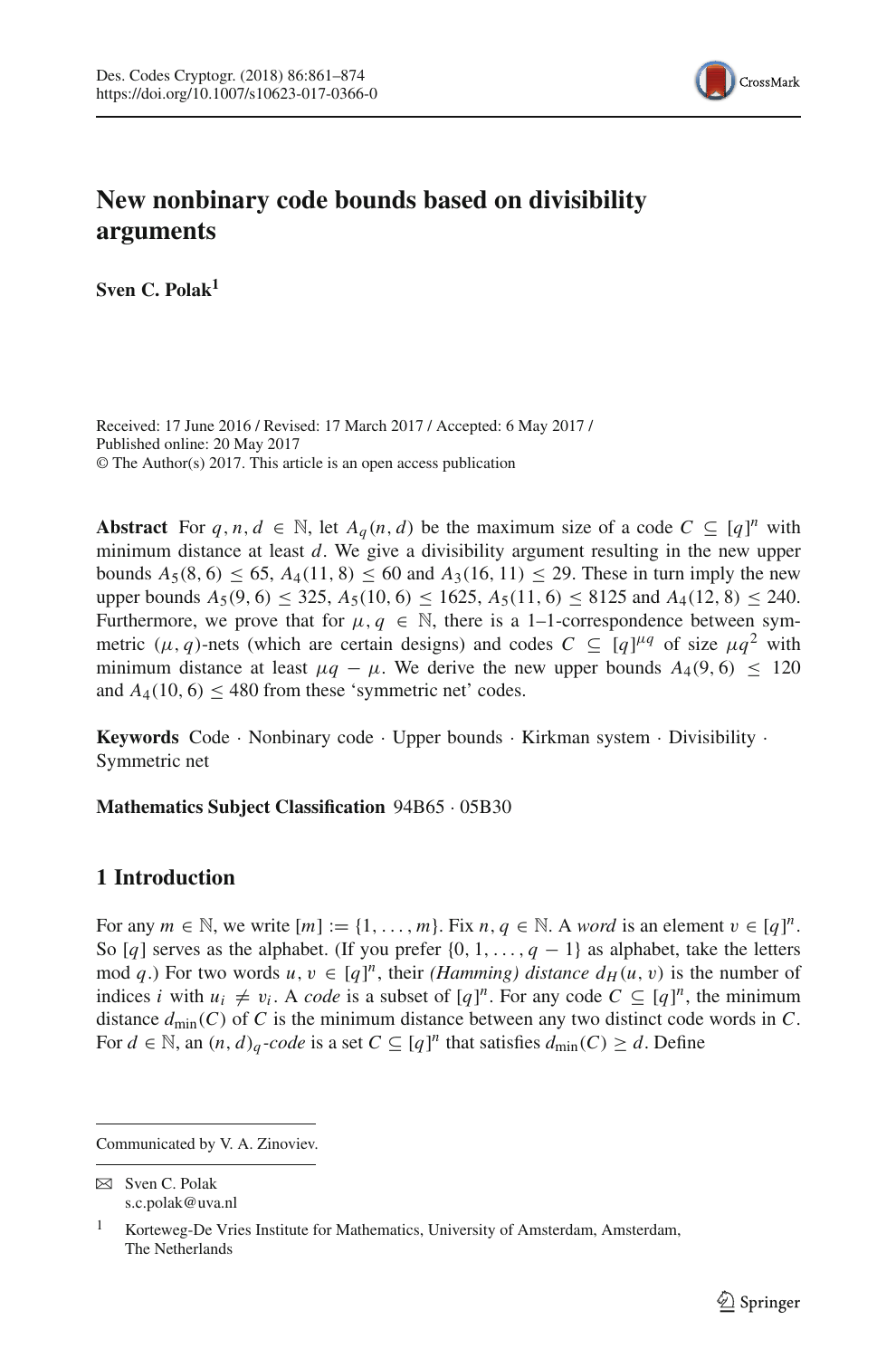$$
A_q(n, d) := \max\{|C| \mid C \text{ is an } (n, d)_q - \text{code}\}. \tag{1}
$$

Computing  $A_q(n, d)$  and finding upper and lower bounds for it is a long-standing research interest in combinatorial coding theory (cf. MacWilliams and Sloane [\[12\]](#page-13-0)). In this paper we find new upper bounds on  $A_q(n, d)$  (for some  $q, n, d$ ), based on a *divisibility*-argument. In some cases, it will sharpen a combination of the following two well-known upper bounds on  $A_q(n, d)$ . Fix  $q, n, d \in \mathbb{N}$ . Then

$$
qd > (q-1)n \implies A_q(n,d) \le \frac{qd}{qd - n(q-1)}.
$$
 (2)

This is the *q*-ary *Plotkin* bound. Moreover,

<span id="page-1-3"></span><span id="page-1-2"></span>
$$
A_q(n,d) \le q \cdot A_q(n-1,d). \tag{3}
$$

A proof of these statements can be found in [\[12\]](#page-13-0). Plotkin's bound can be proved by comparing the leftmost and rightmost terms in [\(4\)](#page-1-0) below. The second bound follows from the observation that in a  $(n, d)$ <sub>q</sub>-code any symbol can occur at most  $A_q$  ( $n-1$ , *d*) times at the first position.

We view an  $(n, d)$ <sub>q</sub>-code *C* of size *M* as an  $M \times n$  matrix with the words as rows. Two codes  $C, D \subseteq [q]^n$  are *equivalent* (or *isomorphic*) if *D* can be obtained from *C* by first permuting the *n* columns of *C* and subsequently applying to each column a permutation of the *q* symbols in [*q*](we will write '*renumbering a column*' instead of 'applying a permutation to the symbols in a column').

If an  $(n, d)$ <sub>q</sub>-code *C* is given, then for  $j = 1, \ldots, n$ , let  $c_{\alpha, j}$  denote the number of times symbol  $\alpha \in [q]$  appears in column *j* of *C*. For any two words  $u, v \in [q]^n$ , we define  $g(u, v) := n - d_H(u, v)$ . In our divisibility arguments, we will use the following observations (which are well known and often used in coding theory and combinatorics).

**Proposition 1.1** *If C is an* (*n*, *d*)*<sup>q</sup> -code of size M, then*

$$
\binom{M}{2}(n-d) \ge \sum_{\substack{\{u,v\} \subseteq C \\ u \neq v}} g(u,v) = \sum_{j=1}^n \sum_{\alpha \in [q]} \binom{c_{\alpha,j}}{2} \ge n \cdot \left( (q-r) \binom{m}{2} + r \binom{m-1}{2} \right),\tag{4}
$$

*where*  $m := \lceil M/q \rceil$  and  $r := qm - M$ , so that  $M = qm - r$  and  $0 \le r < q$ . Moreover, *writing L and R for the leftmost term and the rightmost term in* [\(4\)](#page-1-0)*, respectively, we have*

<span id="page-1-1"></span><span id="page-1-0"></span>
$$
|\{(u, v) \subseteq C \mid u \neq v, \ d_H(u, v) \neq d\}| \leq L - R,\tag{5}
$$

*i.e., the number of pairs of distinct words*  $\{u, v\} \subseteq C$  *with distance* unequal *to d is at most the leftmost term minus the rightmost term in* [\(4\)](#page-1-0)*.*

*Proof* The first inequality in [\(4\)](#page-1-0) holds because  $n - d \ge g(u, v)$  for all  $u, v \in C$ . The equality is obtained by counting the number of equal pairs of entries in the same columns of *C* in two ways. The second inequality follows from the (strict) convexity of the binomial coefficient  $F(x) := x(x - 1)/2$ . Fixing a column *j*, the quantity  $\sum_{\alpha \in [q]} F(c_{\alpha,j})$ , under the condition that  $\sum_{\alpha \in [q]} c_{\alpha,j} = M$ , is minimal if the  $c_{\alpha,j}$  are as equally divided as possible, i.e., if  $c_{\alpha,j} \in \{\lceil M/q \rceil, \lfloor M/q \rfloor\}$  for all  $\alpha \in [q]$ . The desired inequality follows.

To prove the second assertion, note that it follows from [\(4\)](#page-1-0) that  $\sum_{\{u,v\} \subseteq C, u \neq v} g(u, v) \geq R$ , so

$$
|\{(u, v) \subseteq C \mid u \neq v, d_H(u, v) \neq d\}| \leq \sum_{\substack{\{u, v\} \subseteq C \\ u \neq v}} (n - d - g(u, v))
$$

 $\mathcal{L}$  Springer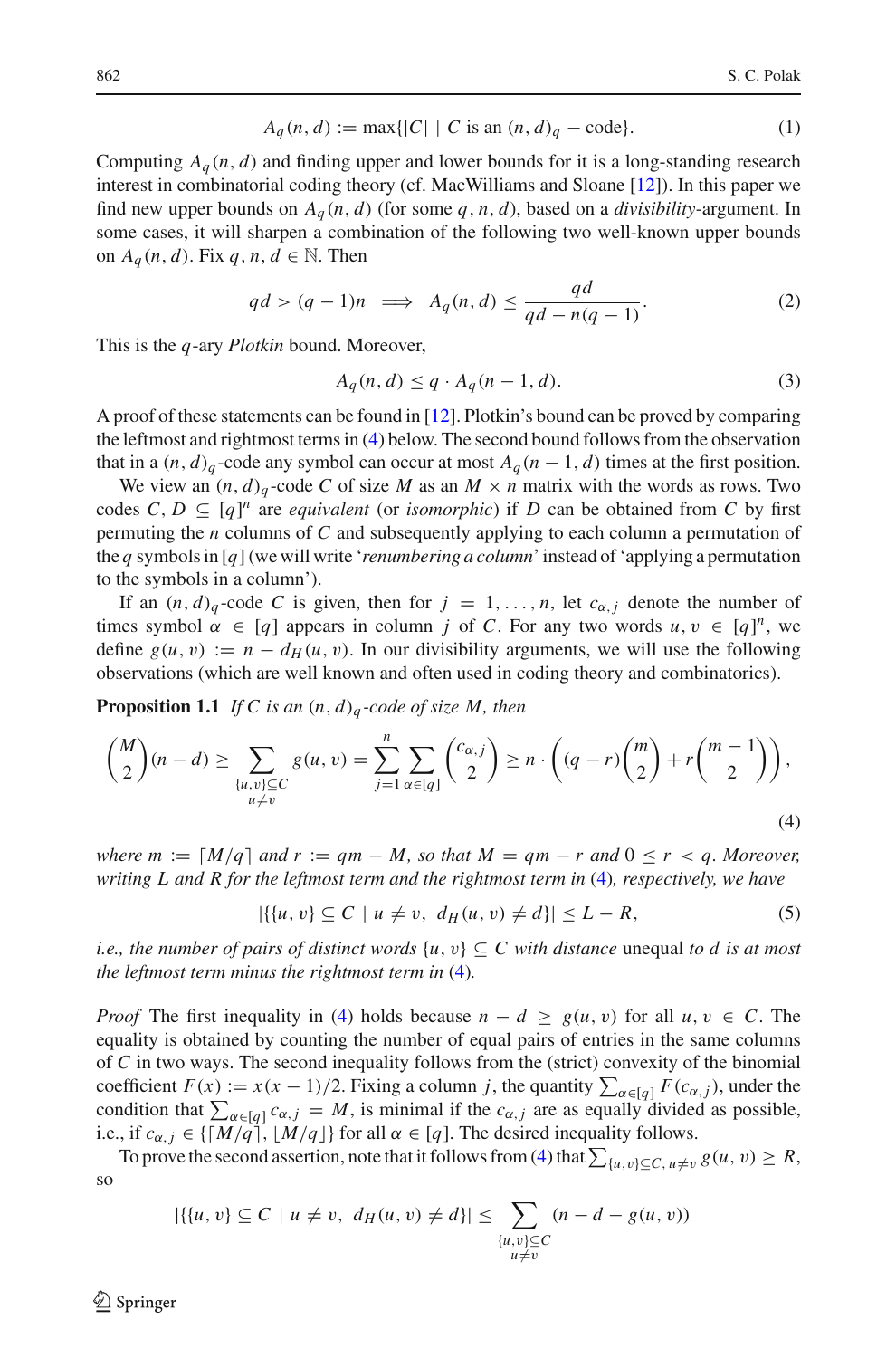$$
\leq \binom{M}{2}(n-d) - R = L - R. \tag{6}
$$

**Corollary 1.2** *If, for some q, n, d and M, the left hand side equals the right hand side in [\(4\)](#page-1-0), then for any*  $(n, d)$ <sup> $\alpha$ </sup>-code C of size M,

- (i)  $g(u, v) = n d$  *for all u, v*  $\in C$  *with u*  $\neq v$ *, i.e., C is equidistant, and*
- (ii) *for each column C<sub>i</sub> of C, there are q − r symbols in* [*q*] *that occur m times in C<sub>i</sub> and r symbols in* [*q*] *that occur m*  $-1$  *times in*  $C_j$ *.*

In the next sections we will use (i), (ii) and the bound in [\(5\)](#page-1-1) to give (for some  $q$ ,  $n$ ,  $d$ ) new upper bounds on  $A_q(n, d)$ , based on divisibility arguments. Furthermore, in Sect. [5,](#page-8-0) we will prove that, for  $\mu, q \in \mathbb{N}$ , there is a 1–1-correspondence between symmetric  $(\mu, q)$ nets (which are certain designs) and  $(n, d)$ <sub>*a*</sub> =  $(\mu q, \mu q - \mu)$ <sub>*a*</sub>-codes *C* with  $|C| = \mu q^2$ . We derive some new upper bounds from these 'symmetric net' codes. See Table [1](#page-2-0) for an overview of the obtained new upper bounds on  $A_q(n, d)$ .

# **2 The divisibility argument**

In this section, we describe the divisibility argument and illustrate it by an example. Next, we show how the divisibility argument can be applied to obtain upper bounds on  $A_q(n, d)$  for certain  $q$ ,  $n$ ,  $d$ . In subsequent sections, we will see how we can improve upon these bounds for certain fixed *q*, *n*, *d*. We will use the following notation.

**Definition 2.1** ( $k$ −*block*) Let *C* be an  $(n, d)$ <sub>*q*</sub> -code in which a symbol  $\alpha \in [q]$  is contained exactly *k* times in column *j*. The  $k \times n$  matrix *B* formed by the *k* rows of *C* that have symbol  $\alpha$ in column *j* is called a  $(k-)block$  (for column *j*). In that case, columns  $[n] \setminus \{j\}$  of *B* form an  $(n-1, d)$ <sub>*q*</sub>-code of size *k*.

<span id="page-2-1"></span>At the heart of the divisibility arguments that will be used throughout this paper lies the following observation.

<span id="page-2-0"></span>

| $A_q(n,d)$    | Lower bound | Upper bound | New upper bound |  |  |  |  |
|---------------|-------------|-------------|-----------------|--|--|--|--|
|               | [4, 6, 11]  | [4, 6]      |                 |  |  |  |  |
| $A_5(8, 6)$   | 50          | 75          | 65              |  |  |  |  |
| $A_5(9, 6)$   | 135         | 375         | 325             |  |  |  |  |
| $A_5(10, 6)$  | 625         | 1855        | 1625            |  |  |  |  |
| $A_5(11, 6)$  | 3125        | 8840        | 8125            |  |  |  |  |
| $A_4(9,6)$    | 64          | 128         | 120             |  |  |  |  |
| $A_4(10, 6)$  | 256         | 496         | 480             |  |  |  |  |
| $A_4(11, 8)$  | 48          | 64          | 60              |  |  |  |  |
| $A_4(12, 8)$  | 128         | 242         | 240             |  |  |  |  |
| $A_3(16, 11)$ | 18          | 30          | 29              |  |  |  |  |

**Table 1** An overview of the results obtained and discussed in this paper

All previous lower and upper bounds are taken from references [\[4](#page-12-0)[,6\]](#page-12-1), except for the lower bounds  $A_5(8, 6) \ge 50$ and  $A_4(11, 8) \ge 48$ . These follow from the exact values  $A_5(10, 8) = 50$  and  $A_4(12, 9) = 48$  ([\[11](#page-13-1)]). For updated tables with all most recent code bounds, we refer to [\[7](#page-12-2)]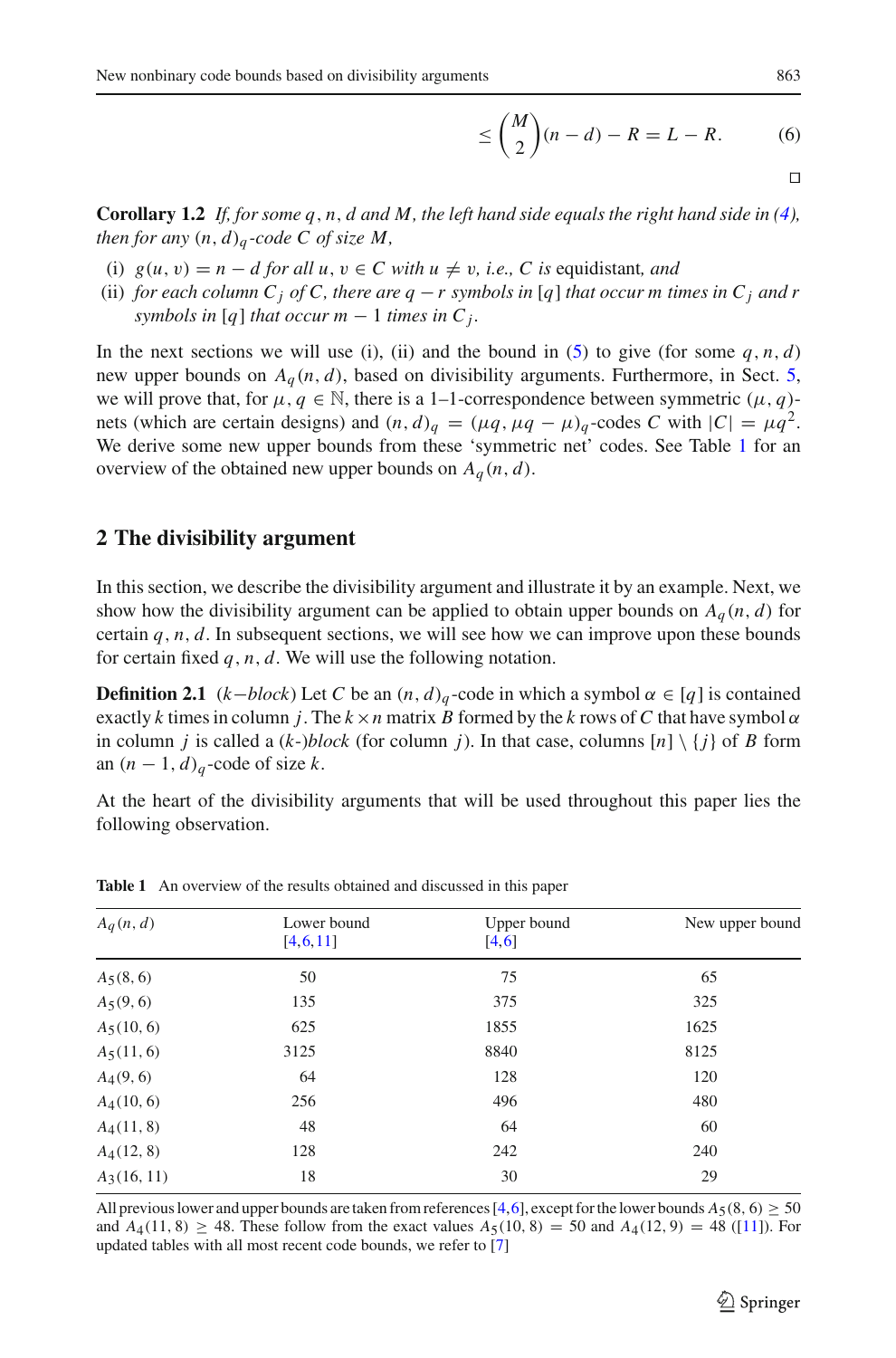**Proposition 2.2** (Divisibility argument) *Suppose that C is an*  $(n, d)$ <sub>*a*</sub>-code and that B is a *block in C* (for some column *j*) *containing every symbol exactly m times in every column except for column j. If n* − *d does not divide m(n* − 1)*, then for each u* ∈ *C*  $\setminus$  *B there is a word*  $v \in B$  *with*  $d_H(u, v) \notin \{d, n\}$ .

*Proof* Let  $u \in C \ B$ . We renumber the symbols in each column such that  $u$  is  $1 := 1 \dots 1$ , the all-ones word. The total number of 1's in *B* is  $m(n - 1)$  (as the block *B* does not contain 1's in column *j* since  $u \notin B$  and *B* consists of all words in *C* that have the same symbol in column *j*). Since  $n - d$  does not divide  $m(n - 1)$ , there must be a word  $v \in B$  that contains a number of 1's not divisible by *n* − *d*. In particular, the number of 1's in *v* is different from 0 and *n* − *d*. So  $d_{\mathcal{U}}(u, v) \notin \{d, n\}$ and  $n - d$ . So  $d_H(u, v) \notin \{d, n\}$ .

<span id="page-3-2"></span>*Example 2.3* We apply Proposition [2.2](#page-2-1) to the case  $(n, d)$ <sup> $q$ </sup> = (8, 6)<sub>5</sub>. The best known upper bound<sup>[1](#page-3-0)</sup> is  $A_5(8, 6) \le 75$ , which can be derived from [\(2\)](#page-1-2) and [\(3\)](#page-1-3), as the Plotkin bound yields  $A_5(7, 6) \le 15$  and hence  $A_5(8, 6) \le 5 \cdot 15 = 75$ . Since, for  $(n, d)_q = (7, 6)_5$ and  $M = 15$ , the left hand side equals the right hand side in [\(4\)](#page-1-0), any (7, 6)<sub>5</sub>-code *D* of size 15 is equidistant and each symbol appears exactly  $m = 3$  times in every column of *D*. Note  $2 = n - d \nmid m(n-1) = 21$ .

Suppose there exists a  $(8, 6)$ <sub>5</sub>-code *C* of size 75. As  $A_5(7, 6) \le 15$ , for each column, *C* is divided into five 15-blocks. Let *B* be a 15-block for the *j*th column and let  $u \in C \ B$ . Note that the other columns of *B* contain each symbol 3 times, and  $3(n-1) = 3 \cdot 7 = 21$  is not divisible by  $n - d = 2$ . So by Proposition [2.2,](#page-2-1) there must be a word  $v \in B$  with  $d_H(u, v) \notin \{6, 8\}$ .

However, since all  $(7, 6)$ <sub>5</sub>-codes of size 15 are equidistant, all distances in *C* belong to {6, 8}: either two words are contained together in some 15-block (hence their distance is 6) or there is no column for which the two words are contained in a 15-block (hence their distance is 8). This implies that an  $(8, 6)$ <sub>5</sub>-code *C* of size 75 cannot exist. Hence  $A_5(8, 6) \le 74$ . Theorem [2.5](#page-3-1) and Corollary [2.6](#page-5-0) below will imply that  $A_5(8, 6) \le 70$  and in Sect. [3](#page-5-1) we will show that, with some computer assistance, the bound can be pushed down to  $A_5(8, 6) \le 65$ .

To exploit the idea of Proposition [2.2,](#page-2-1) we will count the number of so-called irregular pairs of words occuring in a code.

**Definition 2.4** *(Irregular pair)* Let *C* be an  $(n, d)$ <sub>*q*</sub>-code and  $u, v \in C$  with  $u \neq v$ . If  $d_H(u, v) \notin \{d, n\}$ , we call  $\{u, v\}$  an *irregular pair*.

For any code  $C \subseteq [q]^n$ , we write

$$
X := \text{the set of irregular pairs } \{u, v\} \text{ for } u, v \in C. \tag{7}
$$

Using Proposition [2.2,](#page-2-1) we can for some cases derive a lower bound on  $|X|$ . If we can also compute an upper bound on  $|X|$  that is smaller than the lower bound, we derive that the code *C* cannot exist. The proof of the next theorem uses this idea. For fixed  $q, n, d, m \in \mathbb{N}$ with  $q \geq 2$ , define the following quadratic polynomial in *r*:

$$
\phi(r) := n(n-1-d)(r-1)r - (q-r+1)(mq(q+r-2) - 2r). \tag{8}
$$

<span id="page-3-1"></span>**Theorem 2.5** *Suppose that*  $q \geq 2$ *, that*  $m := d/(qd - (n - 1)(q - 1))$  *is a positive integer, and that n*−*d does not divide m*(*n*−1)*. If*  $r \in \{1, ..., q-1\}$  *with*  $\phi(r) < 0$ *, then*  $A_q(n, d) <$  $mq^2 - r$ .

<span id="page-3-0"></span><sup>&</sup>lt;sup>1</sup> The Delsarte bound [\[9\]](#page-12-3) on  $A_5(8, 6)$ , the bound based on Theorem 2, and the semidefinite programming bound based on quadruples of code words [\[10\]](#page-12-4) all are equal to 75.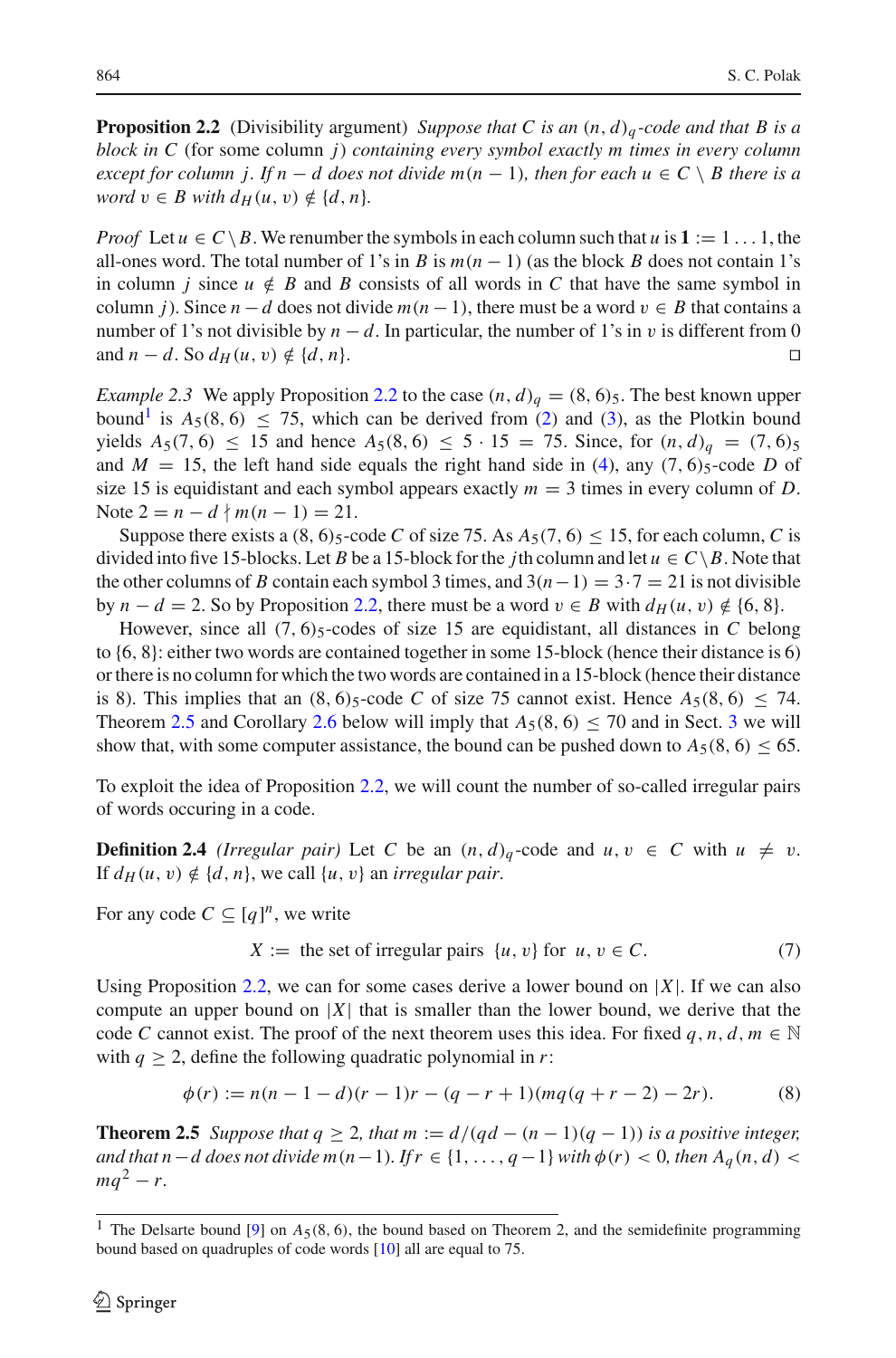*Proof* By Plotkin's bound [\(2\)](#page-1-2) we have

<span id="page-4-2"></span><span id="page-4-1"></span><span id="page-4-0"></span>
$$
A_q(n-1,d) \le mq. \tag{9}
$$

Let *D* be an  $(n-1, d)$ <sub>q</sub>-code of size  $mq - t$  with  $t < q$ . Note that  $d = m(n-1)(q - t)$ 1)/( $mq - 1$ ). Then the right-hand side in [\(5\)](#page-1-1) (taking  $C := D$ ) is equal to  $(n - 1)(m - 1)t(t - 1)$  $1)/(2mq - 2) = (n - 1 - d)\binom{t}{2}$ . Hence

*D* contains at most 
$$
(n-1-d)\binom{t}{2}
$$
 pairs of words with distance  $\neq d$ . (10)

Therefore, all  $(n - 1, d)$ <sub>q</sub>-codes *D* of size *mq* are equidistant (then  $t = 0$ ) and each symbol occurs *m* times in every column of *D*.

Now let *C* be an  $(n, d)_q$ -code of size  $M := mq^2 - r$  with  $r \in \{1, ..., q - 1\}$ . Consider an  $mq$ -block *B* for some column of *C*. As  $n - d$  does not divide  $m(n - 1)$ , by Proposition [2.2](#page-2-1) we know

if 
$$
u \in C \setminus B
$$
, then there exists  $v \in B$  with  $d_H(u, v) \notin \{d, n\}$ . (11)

Let  $B_1, \ldots, B_s$  be  $mq$ -blocks in *C* for some fixed column. Since  $|C| = mq^2 - r$ , the number of *mq*-blocks for any fixed column is at least *q*−*r* (so we can take  $s = q - r$ ). Then, with [\(11\)](#page-4-0), one obtains a lower bound on the number  $|X|$  of irregular pairs in *C*. Every pair  $\{B_i, B_k\}$  of *mq*-blocks gives rise to *mq* irregular pairs: for each word  $u \in B_i$ , there is a word  $v \in B_k$ such that  $\{u, v\} \in X$ . This implies that in  $\bigcup_{i=1}^s B_i \subseteq C$  there are at least  $\binom{s}{2}mq$  irregular pairs. Moreover, for each word *u* in  $C \setminus \bigcup_{i=1}^{s} B_i$  (there are  $M - mq \cdot s$  of such words) there is, for each  $i = 1, \ldots, s$ , a word  $v_i \in B_i$  with  $\{u, v_i\} \in X$ . This gives an additional number of at least  $(M - mqs)s$  irregular pairs in *C*. Hence:

$$
|X| \ge \binom{s}{2}mq + (M - mqs)s
$$
  
=  $\frac{1}{2}s(mq(2q - s - 1) - 2r) =: l(s).$  (12)

On the other hand, note that the *i*th block for the *j*th column has size  $mq - r_i$ , *j* for some integer  $r_{i,j}$  ≥ 0 by [\(9\)](#page-4-1), where  $\sum_{i=1}^{q} r_{i,j} = r \leq q - 1$  (hence each  $r_{i,j} < q$ ). So by [\(10\)](#page-4-2), the number of irregular pairs in *C* that have the same entry in column *j* is at most

<span id="page-4-4"></span>
$$
(n-1-d)\sum_{i=1}^{q} {r_{i,j} \choose 2}.
$$
 (13)

As each irregular pair  $\{u, v\}$  has  $u_j = v_j$  for at least one column *j*, we conclude

$$
|X| \le (n-1-d) \sum_{j=1}^{n} \sum_{i=1}^{q} {r_{i,j} \choose 2} \le n(n-1-d){r \choose 2}.
$$
 (14)

Here the last inequality follows by convexity of the binomial function, since (for fixed *j*) the sum  $\sum_{i=1}^{q} {r_{i,j} \choose 2}$  under the condition that  $\sum_{i=1}^{q} r_{i,j} = r$  is maximal if one of the  $r_{i,j}$  is equal to *r* and the others are equal to 0.

If each  $r_{i,j} \in \{0, 1\}$ , then  $|X| = 0$  by [\(14\)](#page-4-3). As  $q - r \ge 1$ , there is at least one  $mq$ -block for any fixed column, so  $|X| \ge 1$  by [\(11\)](#page-4-0), which is not possible. Hence we can assume that  $r_{i,j} \geq 2$  for some *i*, *j* (this also implies  $A_a(n,d) \leq mq^2 - 2$ ). Then the number *s* of *mq*-blocks for column *j* satisfies  $s \ge q - r + 1$ . This gives by [\(12\)](#page-4-4) and [\(14\)](#page-4-3) that

$$
l(q - r + 1) \le |X| \le (n - 1 - d) \binom{r}{2}.
$$
 (15)

<span id="page-4-5"></span><span id="page-4-3"></span> $\circled{2}$  Springer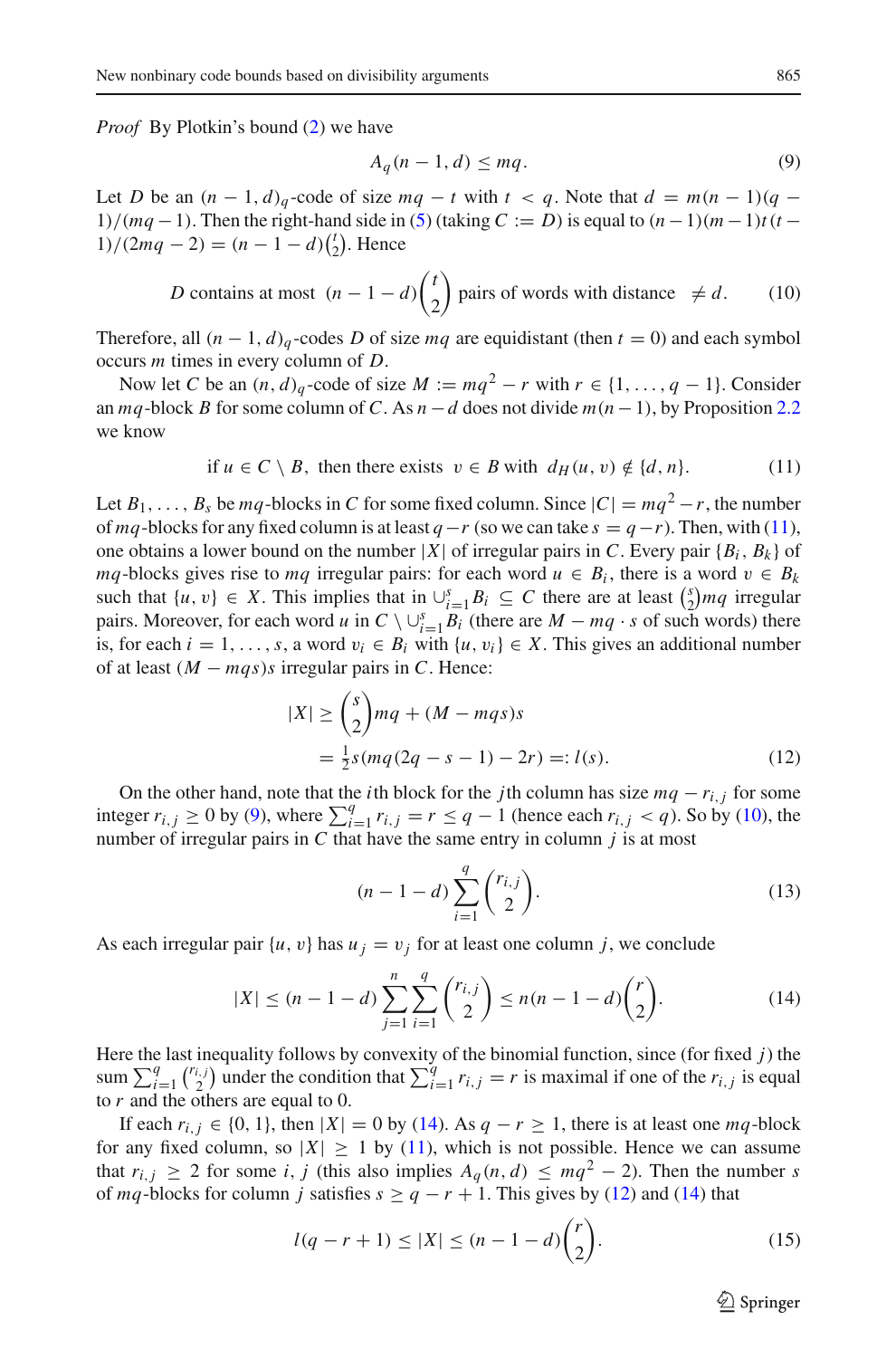Subtracting the left hand side from the right hand side in [\(15\)](#page-4-5) yields  $\phi(r)/2 \ge 0$ , i.e.,  $\phi(r) \ge 0$ . So if  $\phi(r) < 0$ , then  $A_c(n, d) < ma^2 - r$ , as was needed to prove. 0. So if  $\phi(r) < 0$ , then  $A_q(n, d) < mq^2 - r$ , as was needed to prove.

<span id="page-5-0"></span>We give two interesting applications of Theorem [2.5.](#page-3-1)

**Corollary 2.6** *If*  $q \equiv 1 \pmod{4}$  *and*  $q \neq 1$ *, then* 

<span id="page-5-2"></span>
$$
A_q(q+3, q+1) \le \frac{1}{2}q^2(q+1) - q = \frac{1}{2}(q-1)q(q+2). \tag{16}
$$

*Proof* Apply Theorem [2.5](#page-3-1) to  $n = q + 3$ ,  $d = q + 1$  and  $r = q - 1$ . Then  $m = (q + 1)/2 \in \mathbb{N}$ and  $n-d = 2$  does not divide  $m(n-1) = (q+1)(q+2)/2$ , as  $q \equiv 1 \pmod{4}$ . Furthermore,  $\phi(q-1) = -(q^3 - q^2 - 2) < 0$ . Hence  $A_q(q+3, q+1) < q^2(q+1)/2 - (q-1)$ .

Applying Corollary [2.6](#page-5-0) to  $q = 5$  gives  $A_5(8, 6) \le 70$ . In Sect. [3](#page-5-1) we will improve this to  $A_5(8, 6) \leq 65$ .

*Remark 2.7* Note that for bound [\(16\)](#page-5-2) to hold it is necessary that  $q \equiv 1 \pmod{4}$ . If  $q \equiv 3$ (mod 4) the statement does *not* hold in general. For example,  $A_3(6, 4) = 18$  (see [\[7](#page-12-2)]), which is larger than bound  $(16)$ .

Theorem [2.5](#page-3-1) also gives an upper bound on  $A_q(n, d) = A_q(kq + k + q, kq)$ , where  $q \ge 2$ and *k* does not divide  $q(q + 1)$  (which is useful for  $k < q - 1$ ; for  $k \ge q + 1$  the Plotkin bound gives a better bound). One new upper bound for such *q*, *n*, *d* is obtained:

<span id="page-5-3"></span>**Proposition 2.8**  $A_4(11, 8) \le 60$ .

*Proof* This follows from Theorem [2.5](#page-3-1) with  $q = 4$ ,  $n = 11$ ,  $d = 8$  and  $r = 3$ . Then  $m =$ 4 ∈ N, and *n* − *d* = 3 does not divide *m*(*n* − 1) = 40. Moreover,  $\phi$ (3) = −16 < 0.<br>Therefore *A*<sub>4</sub>(11, 8) < 61. Therefore  $A_4(11, 8) < 61$ .

This implies the following bound, which is also new:

**Corollary 2.9**  $A_4(12, 8) \le 240$ .

*Proof* By Proposition [2.8](#page-5-3) and [\(3\)](#page-1-3). □

#### <span id="page-5-1"></span>**3 Kirkman triple systems and**  $A_5(8, 6)$ **.**

In this section we consider the case  $(n, d)_q = (8, 6)_5$  from Example [2.3.](#page-3-2) Corollary [2.6](#page-5-0) implies that  $A_5(8, 6) \le 70$ . Using small computer experiments, we will obtain  $A_5(8, 6) \le 65$ .

As in the proof of Theorem [2.5,](#page-3-1) we will compare upper and lower bounds on |*X*|. But since an  $(8, 6)$ <sub>5</sub>-code *C* of size at most 70 does not necessarily contain a 15-block (as 70 = 5 · 14), we need information about 14-blocks. To this end we show, using an analogous approach as in [\[5\]](#page-12-5) (based on occurrences of symbols in columns of an equidistant code):

<span id="page-5-4"></span>**Proposition 3.1** *Any*  $(7, 6)$ <sub>5</sub>*-code C of size* 14 *can be extended to a*  $(7, 6)$ <sub>5</sub>*-code of size* 15*.* 

*Proof* For  $M = 14$ , the leftmost term in [\(4\)](#page-1-0) equals the rightmost term. So C is equidistant and for each  $j \in \{1, ..., 7\}$  there exists a unique  $\beta_j \in [q]$  with  $c_{\beta_j, j} = 2$  and  $c_{\alpha_j, j} = 3$  for all  $\alpha \in [q] \setminus \{\beta_i\}$ . We can define a 15-th codeword *u* by putting  $u_j := \beta_j$  for all  $j = 1, \ldots, 7$ . We claim that  $C \cup \{u\}$  is a  $(7, 6)$ <sub>5</sub>-code of size 15.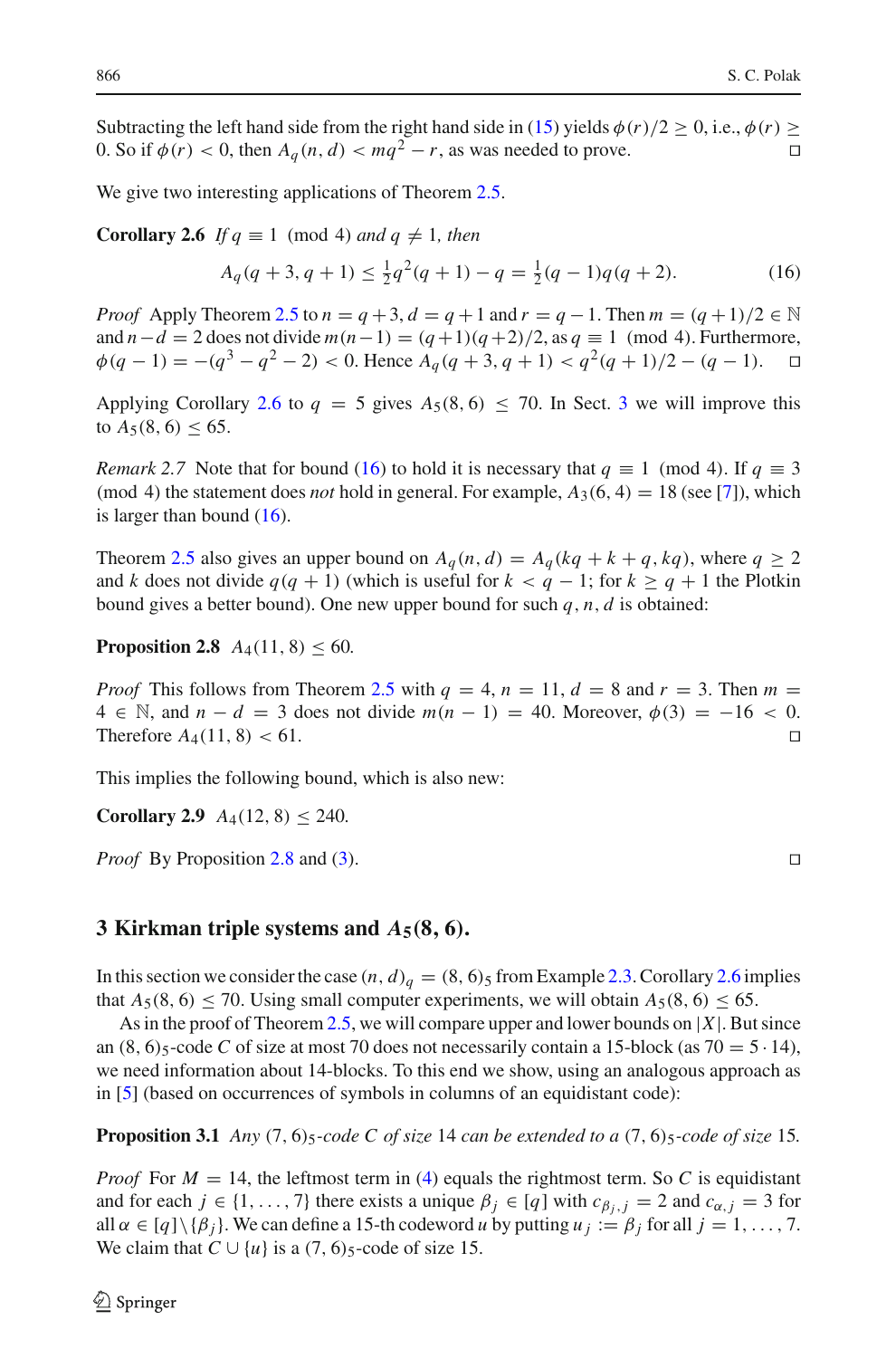To establish the claim we must prove that  $d_H(u, w) \ge 6$  for all  $w \in C$ . Suppose that there is a word  $w \in C$  with  $d_H(u, w) < 6$ . We can renumber the symbols in each column of C such that  $w = 1$ . Since *C* is equidistant, each word in  $C \setminus \{w\}$  contains precisely one 1. On the other hand, there are two column indices  $j_1$  and  $j_2$  with  $u_{j_1} = 1$  and  $u_{j_2} = 1$ . Then  $C \setminus \{w\}$ contains at most  $1 + 1 + 5 \cdot 2 = 12$  occurrences of the symbol 1 (since in columns  $j_1$  and  $j_2$ ) there is precisely one 1 in  $C \setminus \{w\}$ . But in that case, since  $|C \setminus \{w\}| = 13 > 12$ , there is a row in *C* that contains zero occurrences of the symbol 1, contradicting the fact that *C* is equidistant.

Note that a code of size more than 65 must have at least one 15- or 14-block, and therefore it must have a subcode of size 65 containing at least one 15- or 14-block. We shall now prove that this is impossible because

<span id="page-6-0"></span>each 
$$
(8, 6)_5
$$
-code of size 65 only admits 13-blocks. (17)

It follows that  $A_5(8, 6) \le 65$ . In order to prove [\(17\)](#page-6-0), let *C* be a  $(8, 6)$ <sub>5</sub>-code of size 65. We first compute a lower bound on the number of irregular pairs in *C*. Define, for  $x, y \in \mathbb{Z}_{\geq 0}$ ,

$$
f(x, y) := (3x + y)(65 - 15x - 14y) + 3 \cdot 15\binom{x}{2} + 14\binom{y}{2} + 3 \cdot 14xy
$$

$$
- 2 \cdot 21x - 8y + \mathbf{1}_{\{y > 0 \text{ and } x = 0\}}(65 - 14 - 39). \tag{18}
$$

<span id="page-6-5"></span>**Proposition 3.2** (Lower bound on |*X*|) *Let C be an*  $(n, d)$ <sup> $q$ </sup> = (8, 6)<sup>5</sup>*-code of size* 65 *and let*  $j \in [n]$ *. Let* x and y be the number of symbols that appear 15 and 14 times (respectively) *in column j. Then the number*  $|X|$  *of irregular pairs in C is at least*  $f(x, y)$ *.* 

*Proof* First consider a  $(7, 6)$ <sub>5</sub>-code *D* of size 15 or size 14 and define

$$
S := \{ u \in [5]^7 \mid d_H(w, u) \ge 5 \quad \forall \, w \in D \}. \tag{19}
$$

For any  $u \in S$ , define

<span id="page-6-3"></span>
$$
\alpha(u) := |\{w \in D : d_H(u, w) = 6\}|. \tag{20}
$$

Then

if 
$$
|D| = 15
$$
, then if  $|D| = 14$ , then  
\n
$$
|\{u \in S \mid \alpha(u) = 0\}| = 0,
$$
\n
$$
|\{u \in S \mid \alpha(u) = 1\}| \le 21,
$$
\n
$$
|\{u \in S \mid \alpha(u) = 2\}| = 0.
$$
\n
$$
(21)
$$

This can be checked efficiently with a computer<sup>[2](#page-6-1)</sup> by checking all possible  $(7, 6)$ <sub>5</sub>-codes of size 15 and 14 up to equivalence. Here we note that a  $(7, 6)$ <sub>5</sub>-code *D* (which must be equidistant, see Example [2.3\)](#page-3-2) of size 15 corresponds to a solution to *Kirkman's school girl problem* [\[16\]](#page-13-2).<sup>[3](#page-6-2)</sup> So to establish [\(21\)](#page-6-3), it suffices to check<sup>[4](#page-6-4)</sup> all (7, 6) $\frac{1}{2}$ -codes of size 15, that is,

<span id="page-6-2"></span><span id="page-6-1"></span><sup>3</sup> Kirkman's school girl problem asks to arrange 15 girls 7 days in a row in groups of 3 such that no two girls appear in the same group twice. The 1-1-correspondence between  $(n, d)q = (7, 6)5$ codes *D* of size 15 and solutions to Kirkman's school girl problem is given by the rule: girls  $i_1$  and  $i_2$ walk in the same triple on day  $j \iff D_{i_1,j} = D_{i_2,j}$ .

<sup>2</sup> All computer tests in this paper are small and can be executed within a minute on modern personal computers.

<span id="page-6-4"></span><sup>&</sup>lt;sup>4</sup> By 'check' we mean that given a  $(7, 6)$ <sub>5</sub>-code *D* of size 14 or 15, we first compute *S*, then  $\alpha(u)$  for all  $u \in S$ , and subsequently verify [\(21\)](#page-6-3).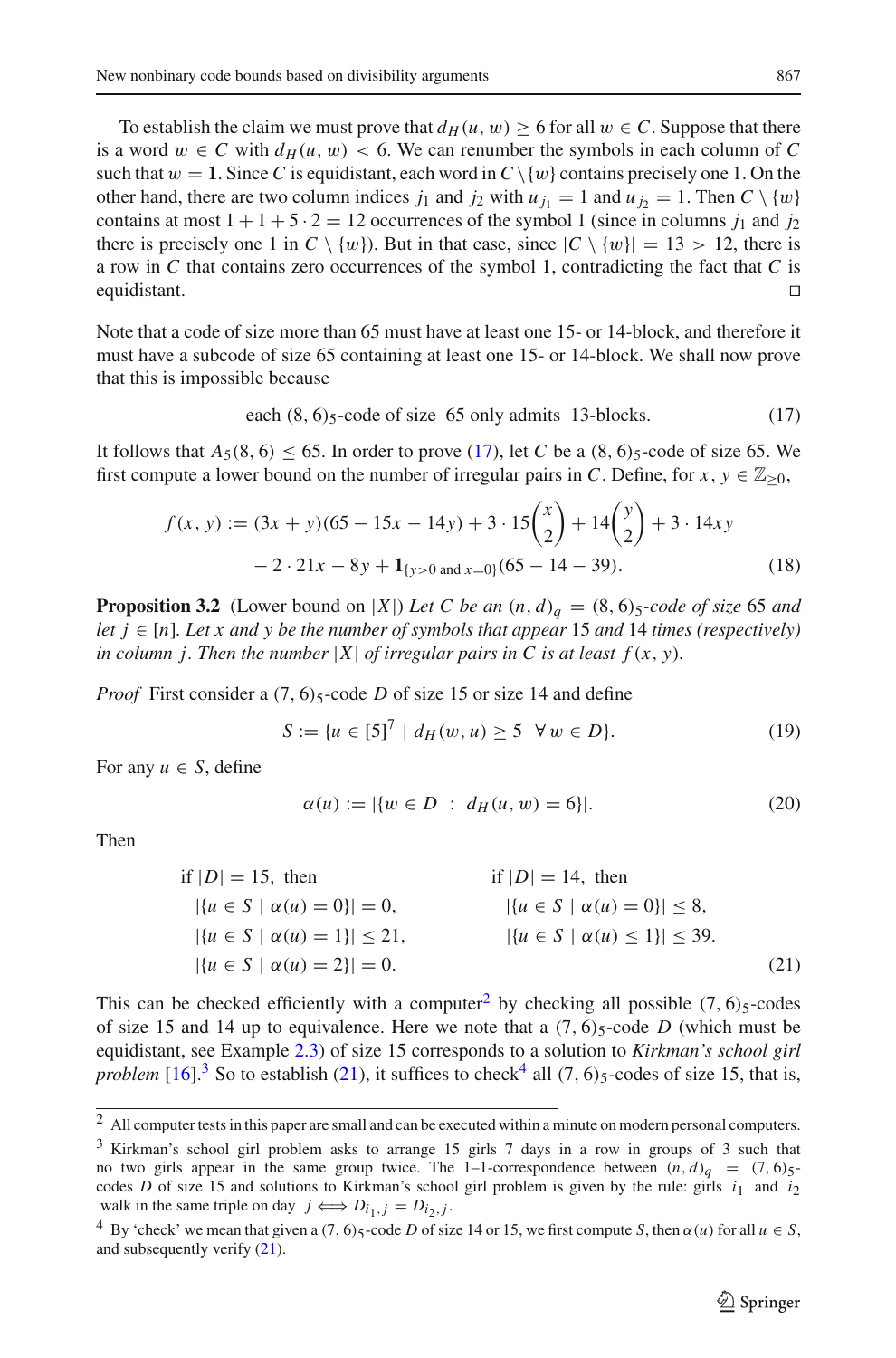<span id="page-7-0"></span>

| <b>Table 2</b> Upper bound $h(k)$ on<br>the number of pairs $\{u, v\} \subseteq D$ |            | 15 |  | 14 13 12 11 10 9 8 7 6 5 |  |  |      |
|------------------------------------------------------------------------------------|------------|----|--|--------------------------|--|--|------|
| with $d_H(u, v) = 7$ for<br>a (7, 6) $\zeta$ -code D with $ D  = k$                | $h(k) = 0$ |    |  | 0 1 3 6 10 8 7 7 8       |  |  | - 10 |

Kirkman systems (there are 7 nonisomorphic Kirkman systems  $[8]$ ), and all  $(7, 6)$ <sub>5</sub>-codes of size 14, of which there are at most  $7 \cdot 15$  by Proposition [3.1.](#page-5-4)

Let  $G = (C, X)$  be the graph with vertex set  $V(G) := C$  and edge set  $E(G) := X$ . Consider a 15-block *B* determined by column *j*. By [\(21\)](#page-6-3), each  $u \in C \setminus B$  has > 1 neighbour in *B*. We observed this also in Example [2.3:](#page-3-2) for any  $u \in C \setminus B$  there exists at least one  $v \in B$ such that  $d_H(u, v) \notin \{6, 8\}$ , so  $d_H(u, v) = 7$  and  $\{u, v\} \in X$ . In [\(21\)](#page-6-3) this is represented as: if  $|D| = 15$  then  $|\{u \in S \mid \alpha(u) = 0\}| = 0$ , i.e., for any word *u'* of length 7 that has distance  $\geq$  5 to all words in a (7, 6)<sub>5</sub>-code *D* of size 15, there is at least one  $v' \in D$  such that  $d_{H}(u', v') = 6$ .

Furthermore, [\(21\)](#page-6-3) gives that all but  $\leq$  21 elements  $u \in C \setminus B$  have  $\geq$  3 neighbours in *B*. So by adding  $\leq 2 \cdot 21$  new edges, we obtain that each  $u \in C \setminus B$  has  $\geq 3$  neighbours in *B*.

Similarly, for any 14-block *B* determined by column *j*, by adding  $\leq 8$  new edges we achieve that each  $u \in C \setminus B$  has  $\geq 1$  neighbour in *B*. Hence, by adding  $\leq (2 \cdot 21 \cdot x + 8 \cdot y)$ edges to  $G$ , we obtain a graph  $G'$  with

$$
|E(G')| \ge (3x + y)(65 - 15x - 14y) + 3 \cdot 15\binom{x}{2} + 14\binom{y}{2} + 3 \cdot 14xy. \tag{22}
$$

This results in the required bound, except for the term with the indicator function. That term can be added because  $|\{u \in S \mid \alpha(u) \le 1\}| \le 39$  if  $|D| = 14$ , by [\(21\)](#page-6-3).

It is also possible to give an upper bound on |*X*|. If *D* is a (7, 6) $\varsigma$ -code of size *k*, an upper bound  $h(k) = L - R$  on the number of pairs  $\{u, v\} \subseteq D$  with  $u \neq v$  and  $d_H(u, v) \neq 6$ (hence  $d_H(u, v) = 7$ ) is given by [\(5\)](#page-1-1). The resulting values  $h(k)$  are given in Table [2.](#page-7-0)

<span id="page-7-3"></span>**Theorem 3.3**  $(A_5(8, 6) \le 65)$  Suppose that C is an  $(n, d)_q = (8, 6)_5$ -code with  $|C| = 65$ . *Then each symbol appears exactly* 13 *times in each column of C. Hence,*  $A_5(8, 6) \le 65$ .

*Proof* Let  $a_k^{(j)}$  be the number of symbols that appear exactly *k* times in column *j* of *C*. Then the number of irregular pairs that have the same entry in column *j* is at most  $\sum_{k=5}^{15} a_k^{(j)} h(k)$ . It follows that

<span id="page-7-2"></span>
$$
|X| \le U := \sum_{j=1}^{8} \sum_{k=5}^{15} a_k^{(j)} h(k).
$$
 (23)

One may check that if **a**, **b**  $\in \mathbb{Z}_{\geq 0}^{15}$  are 15-tuples of nonnegative integers, with  $\sum_{k} a_{k} k = 65$ ,  $\sum_{k} b_{k} k = 65$ ,  $\sum_{k} a_{k} = 5$ ,  $\sum_{k} \overline{b}_{k} = 5$ , and  $f(a_{15}, a_{14}) \leq f(b_{15}, b_{14}) \neq 0$ , then

<span id="page-7-1"></span>
$$
\sum_{k=5}^{15} (7a_k + b_k)h(k) < f(b_{15}, b_{14}).\tag{24}
$$

[There are 30  $\mathbf{a} \in \mathbb{Z}_{\geq 0}^{15}$  with  $\sum_{k} a_{k} = 65$  and  $\sum_{k} a_{k} = 5$ . So there are 900 possible pairs **a**, **b**. A computer now quickly verifies [\(24\)](#page-7-1)].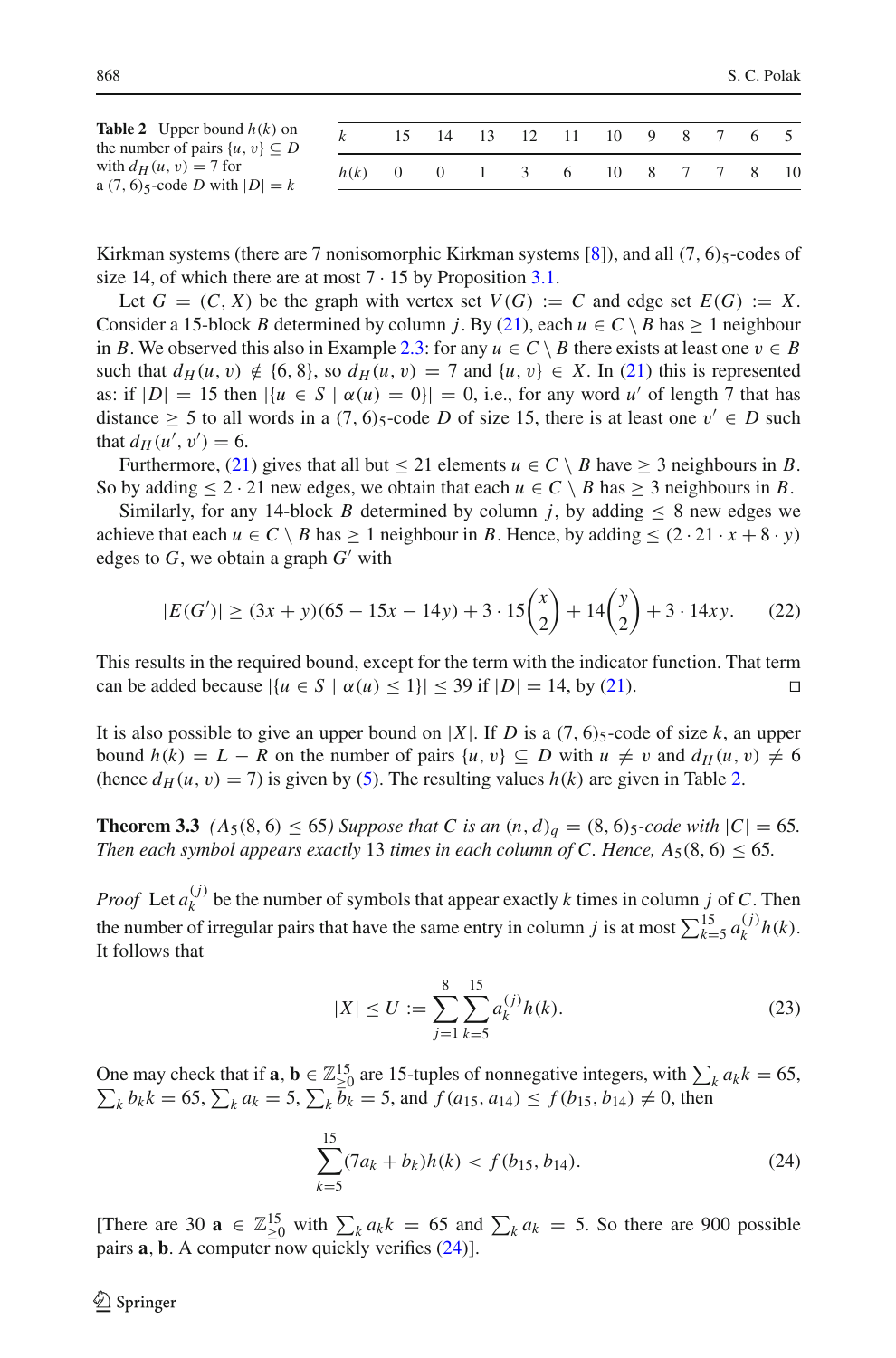By permuting the columns of *C* we may assume that max *j*  $f(a_{15}^{(j)}, a_{14}^{(j)}) = f(a_{15}^{(1)}, a_{14}^{(1)})$ . Hence if  $f(a_{15}^{(1)}, a_{14}^{(1)}) > 0$ , then

$$
U = \sum_{j=1}^{8} \sum_{k=5}^{15} a_k^{(j)} h(k) = \frac{1}{7} \sum_{j=2}^{8} \left( \sum_{k=5}^{15} \left( 7a_k^{(j)} + a_k^{(1)} \right) h(k) \right)
$$
  
<  $f\left(a_{15}^{(1)}, a_{14}^{(1)}\right) \le |X|$  (25)

(where we used Proposition [3.2](#page-6-5) in the last inequality), contradicting [\(23\)](#page-7-2). So  $f(a_{15}^{(j)}, a_{14}^{(j)}) = 0$ for all *j*, which implies (for  $\mathbf{a}^{(j)} \in \mathbb{Z}_{\geq 0}^{15}$  with  $\sum_{k} a_k^{(j)} k = 65$ ,  $\sum_{k} a_k^{(j)} = 5$ ) that  $a_{15}^{(j)} = a_{14}^{(j)} = 0$ 0 for all *j*, hence each symbol appears exactly 13 times in each column of *C*.

**Corollary 3.4**  $A_5(9, 6) \le 325$ ,  $A_5(10, 6) \le 1625$  *and*  $A_5(11, 6) \le 8125$ .

*Proof* By Theorem [3.3](#page-7-3) and [\(3\)](#page-1-3). □

#### **4 Improved bound on**  $A_3(16, 11)$ **.**

We show that  $A_3(16, 11) \leq 29$  using a surprisingly simple argument.

#### **Proposition 4.1**  $A_3(16, 11) \le 29$ .

*Proof* Suppose that *C* is an  $(n, d)$ <sup>*q*</sup> = (16, 11)<sub>3</sub>-code of size 30. We can assume that **1**  $\in$  *C*. It is known that  $A_3(15, 11) = 10$ , so the symbol 1 is contained at most 10 times in every column of *C*. Since  $|C| = 30$ , the symbol 1 appears exactly 10 times in every column of *C*, so the number of 1's in *C* is divisible by 5. On the other hand it is easy to check that a  $(15, 11)_3$ -code of size 10 is equidistant (using  $(5)$ , as  $L = R$ ). This implies that all distances in a  $(16, 11)_3$ -code of size 30 belong to  $\{11, 16\}$ . So the number of 1's in any code word  $\neq 1$ is 0 or 5. As **1** contains 16 1's, it follows that the total number of 1's is not divisible by 5, a  $\Box$ contradiction.  $\Box$ 

# <span id="page-8-0"></span>**5 Codes from symmetric nets**

In this section we will show that there is a 1-1-correspondence between *symmetric*  $(\mu, q)$ *nets* and  $(n, d)$ <sup>*q*</sup> =  $((\mu q, \mu q - \mu)$ <sup>*q*</sup> -codes of size  $\mu q^2$ . From this, we derive in Sect. [6](#page-11-0) the new upper bound  $A_4(9, 6) \le 120$ , implying  $A_4(10, 6) \le 480$ .

**Definition 5.1** *(Symmetric net)* Let  $\mu$ ,  $q \in \mathbb{N}$ . A *symmetric*  $(\mu, q)$ *-net* (also called *symmetric transversal design* [\[3](#page-12-7)]) is a set *X* of  $\mu q^2$  elements, called *points*, together with a collection *B* of subsets of *X* of size  $\mu q$ , called *blocks*, such that:

- (s1) *B* can be partitioned into μ*q* partitions (*block parallel classes*) of *X*.
- (s2) Any two blocks that belong to different parallel classes intersect in exactly  $\mu$  points.
- (s3) *X* can be partitioned into  $\mu q$  sets of *q* points (*point parallel classes*), such that any two points from different classes occur together in exactly  $\mu$  blocks, while any two points from the same class do not occur together in any block.<sup>[5](#page-8-1)</sup>

<span id="page-8-1"></span><sup>&</sup>lt;sup>5</sup> That is, a symmetric  $(\mu, q)$ -net is a  $1 - (\mu q^2, \mu q, \mu q)$  design *D*, which is resolvable (s1), affine (s2), and the dual design  $D^*$  of *D* is affine resolvable (s3).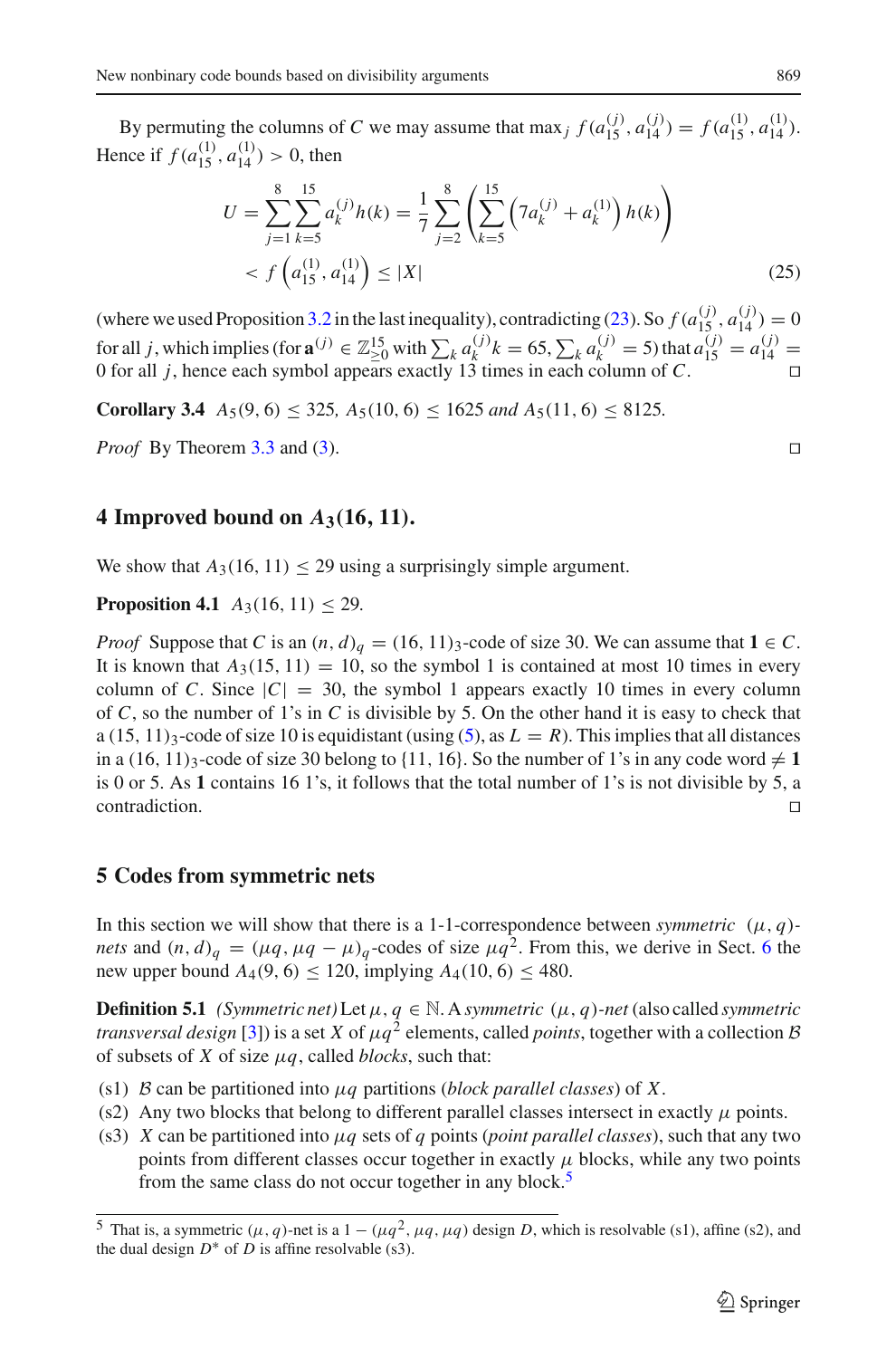<span id="page-9-0"></span>

| <b>Fig. 1</b> An incidence matrix of                                                 |  |  |  |  |                                                                                                                                                                                         |
|--------------------------------------------------------------------------------------|--|--|--|--|-----------------------------------------------------------------------------------------------------------------------------------------------------------------------------------------|
| the unique (up to isomorphism)                                                       |  |  |  |  |                                                                                                                                                                                         |
| symmetric $(2, 4)$ -net is obtained<br>by writing the elements $e$ , $a$ , $b$ , $c$ |  |  |  |  |                                                                                                                                                                                         |
| as $4 \times 4$ -permutation matrices in                                             |  |  |  |  | $\left( \begin{array}{cccccccccc} e & e & e & e & e & e & e & e \\ e & e & a & a & b & b & c & c \\ e & b & e & b & c & a & c & a \\ e & c & c & e & a & b & b & a \end{array} \right)$ |
| the generalized Hadamard matrix<br>$GH(8, V_4)$ (with $V_4$ the Klein                |  |  |  |  | $\left( \begin{array}{cccccccccccccccccc} c& c& c& e&a& o& 0&a\ e&a& b& c& e&a& b& c\ e& c& b&a& c&e&a& b\ e& b&a& c&a& c&e& b\ e&a& c& b& b& c&a&e \end{array} \right)$                |
| 4-group). See Al-Kenani [1]                                                          |  |  |  |  |                                                                                                                                                                                         |
|                                                                                      |  |  |  |  |                                                                                                                                                                                         |
|                                                                                      |  |  |  |  |                                                                                                                                                                                         |

*Remark 5.2* From the 1–1-correspondence between symmetric  $(\mu, q)$ -nets and  $(n, d)$ <sub>*q*</sub> =  $(\mu q, \mu q - \mu)_q$ -codes *C* of size  $\mu q^2$  in Theorem [5.6](#page-10-0) below it follows that (s2) and (s3) can be replaced by the single condition:

(s') Each pair of points is contained in at most  $\mu$  blocks,

since the only condition posed on such a code is that  $g(u, v) \leq \mu$  for all distinct  $u, v \in \mathbb{C}$ .

*Example 5.3* Let  $X = \{1, 2, 3, 4\}$  and  $\mathcal{B} = \{\{1, 3\}, \{2, 4\}, \{1, 4\}, \{2, 3\}\}\$ . Then  $(X, \mathcal{B})$  is a symmetric  $(1, 2)$ -net. The block parallel classes are  $\{\{1, 3\}, \{2, 4\}\}\$ and  $\{\{1, 4\}, \{2, 3\}\}\$ . The point parallel classes are {1, 2} and {3, 4}.

By labeling the points as  $x_1, \ldots, x_{\mu q^2}$  and the blocks as  $B_1, \ldots, B_{\mu q^2}$ , the  $\mu q^2 \times \mu q^2$ *incidence matrix N* of a symmetric  $(\mu, q)$ -net is defined by

$$
N_{i,j} := \begin{cases} 1 & \text{if } x_i \in B_j, \\ 0 & \text{else.} \end{cases}
$$
 (26)

An *isomorphism* of symmetric nets is a bijection from one symmetric net to another symmetric net that maps the blocks of the first net into the blocks of the second net. That is, two symmetric nets are isomorphic if and only if their incidence matrices are the same up to row and column permutations. Symmetric nets are, in some sense, a generalization of *generalized Hadamard matrices*.

**Definition 5.4** *(Generalized Hadamard matrix)* Let *M* be an *n*×*n*-matrix with entries from a finite group *G*. Then *M* is called a *generalized Hadamard matrix*  $GH(n, G)$  (or  $GH(n, |G|)$ ) if for any two different rows *i* and *k*, the *n*-tuple  $(M_{ij}M_{jk}^{-1})_{j=1}^n$  contains each element of *G* exactly  $n/|G|$  times.

Each generalized Hadamard matrix  $GH(n, G)$  gives rise to a symmetric  $(n/|G|, |G|)$ -net: by replacing *G* by a set of  $|G| \times |G|$ -permutation matrices isomorphic to *G* (as a group), one obtains the incidence matrix of a symmetric net. See Fig. [1](#page-9-0) for an example. Not every symmetric  $(n/q, q)$ -net gives rise to a generalized Hadamard matrix  $GH(n, q)$ , see [\[13\]](#page-13-3). But if the group of automorphisms (*bitranslations*) of a symmetric (*n*/*q*, *q*)-net has order *q*, then one can construct a generalized Hadamard matrix  $GH(n, q)$  from it. See [\[3](#page-12-7)] for details.

**Assumption 5.5** In this section we consider triples  $(n, d)$ <sup> $q$ </sup> of natural numbers for which

$$
qd = (q - 1)n,
$$
\n<sup>(27)</sup>

hence  $n - d = n/q =: \mu$  and  $\mu \in \mathbb{N}$ . So  $(n, d)_q = (\mu q, \mu q - \mu)_q$ .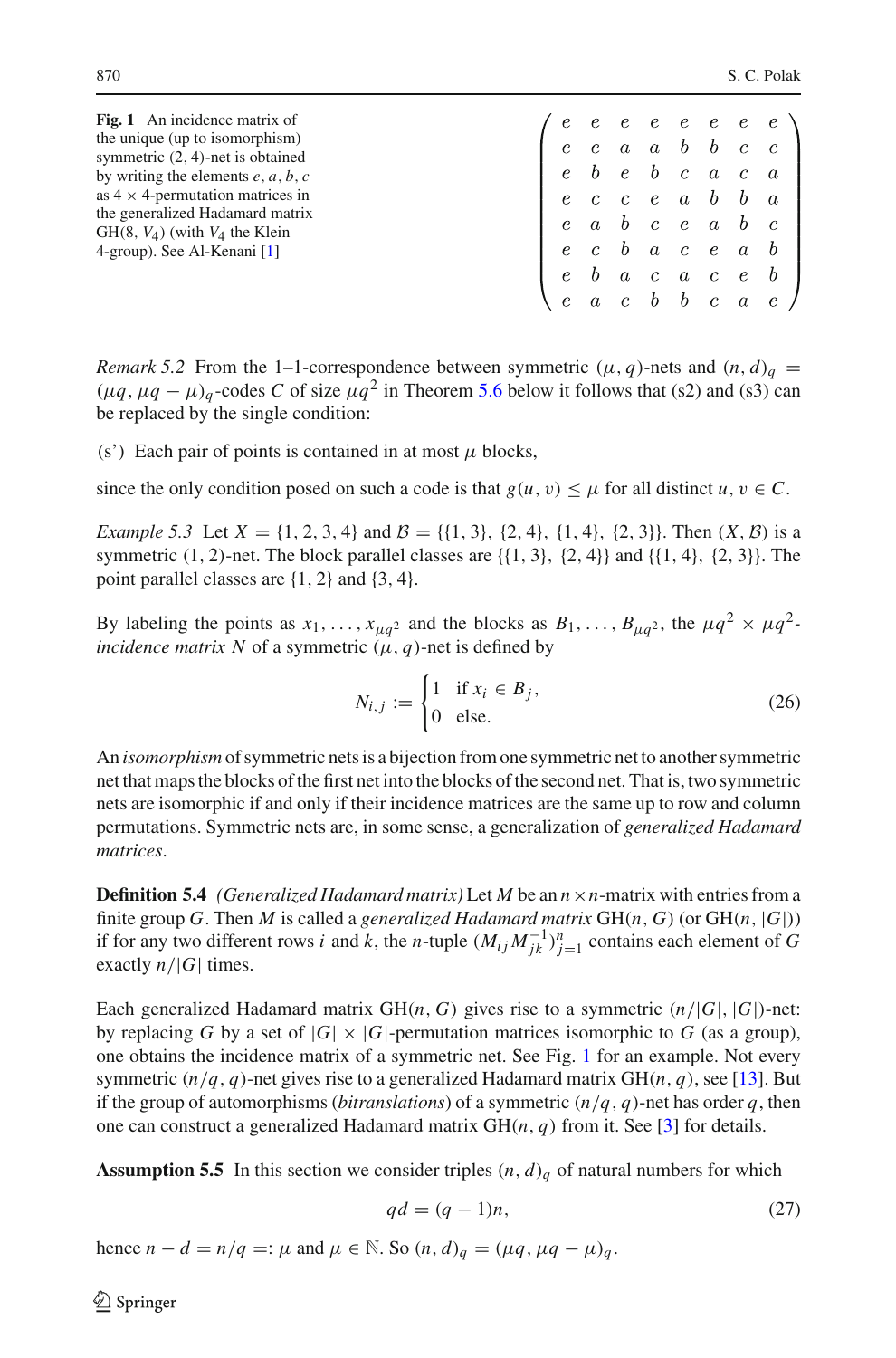The fact that a generalized Hadamard matrix GH( $n$ ,  $q$ ) gives rise to an  $(n, d)$ <sub>q</sub>-code of size  $qn$ , was proved in [\[11](#page-13-1)] and for some parameters it can also be deduced from an earlier paper [\[15\]](#page-13-4). Using a result by Bassalygo et al. [\[2\]](#page-12-9) about the structure of  $(n, d)_q$ -codes of size  $qn$ , we prove that such codes are in 1–1-relation with symmetric  $(n/q, q)$ -nets.

<span id="page-10-0"></span>**Theorem 5.6** *Let*  $\mu, q \in \mathbb{N}$ *. There is a 1–1-relation between symmetric*  $(\mu, q)$ *-nets* (up to isomorphism) *and*  $(n, d)$ <sup>*q*</sup> =  $((\mu q, \mu q - \mu)$ <sup>*q*</sup>-codes C of size  $\mu q$ <sup>2</sup> (*up to equivalence*).

*Proof* Given an  $(n, d)$ <sub>*q*</sub> =  $((\mu q, \mu q - \mu)$ <sub>*q*</sub> -code *C* of size  $\mu q^2$ , we construct a  $(0, 1)$ -matrix *M* of order  $\mu q^2 \times \mu q^2$  with the following properties:

- (I) *M* is a  $\mu q^2 \times \mu q^2$  matrix that consists of  $q \times q$  blocks  $\sigma_{i,j}$  (so *M* is a  $\mu q \times \mu q$  matrix of blocks  $\sigma_{i,j}$ ), where each  $\sigma_{i,j}$  is a permutation matrix.
- (II)  $MM^T = M^T M = A$ , where *A* is a  $\mu q^2 \times \mu q^2$  matrix that consists of  $q \times q$  blocks  $A_{i,j}$ (so *A* is an  $\mu q \times \mu q$  matrix of blocks  $A_{i,j}$ ), with

<span id="page-10-3"></span>
$$
A_{i,j} = \begin{cases} \mu q \cdot I_q & \text{if } i = j, \\ \mu \cdot J_q & \text{if } i \neq j. \end{cases}
$$
 (28)

Here  $J_q$  denotes the  $q \times q$  all-ones matrix.

By Proposition 4 of [\[2\]](#page-12-9), since  $d = n(q - 1)/q$  and  $|C| = qn$ , C can be partitioned as

<span id="page-10-2"></span>
$$
C = V_1 \cup V_2 \cup \ldots \cup V_n,\tag{29}
$$

where the union is disjoint,  $|V_i| = q$  for all  $i = 1, \ldots, n$ , and where  $d_H(u, v) = n$  if  $u, v \in C$ are together in one of the  $V_i$ , and  $d_H(u, v) = d$  if  $u \in V_i$  and  $v \in V_j$  with  $i \neq j$ .

Now we write each word  $w \in [q]^n$  as a (0, 1)-row vector of size  $qn = \mu q^2$  by putting a 1 on positions  $(i, w_i) \in [n] \times [q]$  (for  $i = 1, \ldots, n$ ) and 0's elsewhere. The *q* words in any of the *V<sub>i</sub>* then form a  $q \times qn$  matrix consisting of *n* permutation matrices  $\sigma_{i,j}$  of size  $q \times q$ .

By placing the matrices obtained in this way from all *n* tuples  $V_1, \ldots, V_n$  underneath each other, we obtain a  $qn \times qn$  matrix M consisting of  $n^2$  permutation matrices of order  $q \times q$ , so (I) is satisfied. Property (II) also holds, since for any  $u, v \in C$  written as row vectors of size *qn*, with the  $V_i$  as in [\(29\)](#page-10-2), it holds that

$$
\sum_{k \in [n] \times [q]} u_k v_k = g(u, v) = \begin{cases} n = \mu q & \text{if } u = v, \\ 0 & \text{if } u \neq v \text{ and } u, v \in V_i, \\ n - d = \mu & \text{if } u \neq v \text{ and } u \in V_i, v \in V_j \text{ with } i \neq j. \end{cases}
$$
(30)

So  $MM^T = A$ . Moreover, if  $j_1 := (j'_1, a_1) \in [n] \times [q]$  and  $j_2 := (j'_2, a_2) \in [n] \times [q]$ , then

$$
\sum_{k \in [qn]} M_{k,j_1} M_{k,j_2} = \begin{cases} n = \mu q & \text{if } j'_1 = j'_2 \text{ and } a_1 = a_2, \\ 0 & \text{if } j'_1 = j'_2 \text{ and } a_1 \neq a_2, \\ n/q = \mu & \text{if } j'_1 \neq j'_2, \end{cases}
$$
(31)

where the last statement follows by considering the words in *C* that have  $a_1$  at the  $j'_1$ -th position. (The remaining columns form an *n*-block for the  $j'_1$ -th column. In this *n*-block, each symbol occurs exactly *n*/*q* times at each position, since the leftmost term equals the rightmost term in [\(4\)](#page-1-0) for  $(n-1, d)$ <sub>q</sub>-codes of size *n*.) We see that also  $M^T M = A$ . Hence, M

<span id="page-10-1"></span><sup>6</sup> Note that  $A_q(n, d) \le qn$ , since by Plotkin's bound [\(2\)](#page-1-2),  $A_q(n-1, d) \le n$ , hence  $A_q(n, d) \le qn = \mu q^2$ by  $(3)$ .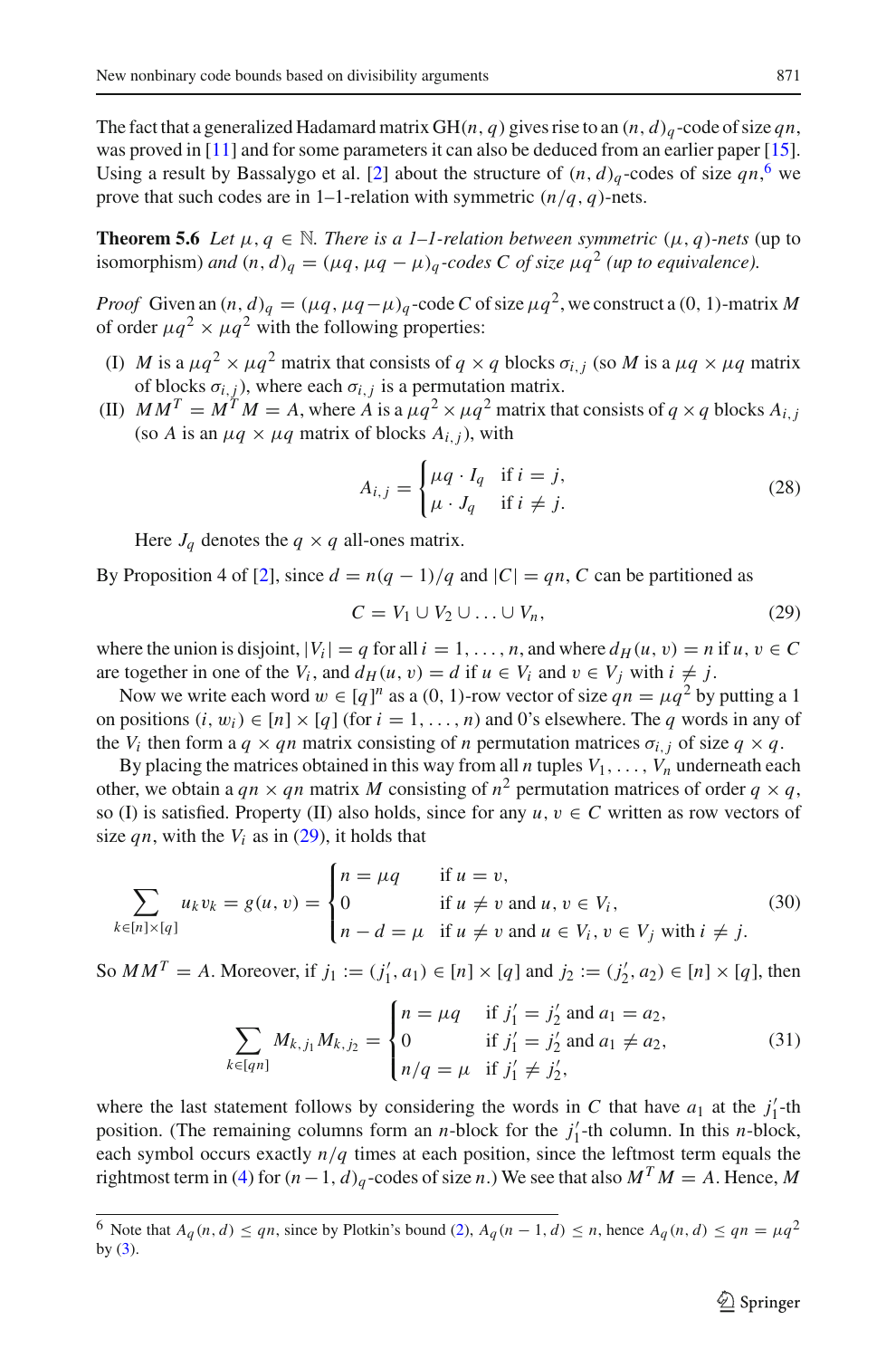|       |                |                |                |       | 1                | $\overline{2}$   | 3 |   | $\overline{2}$ | 3              |                | $\overline{2}$ | 3                |
|-------|----------------|----------------|----------------|-------|------------------|------------------|---|---|----------------|----------------|----------------|----------------|------------------|
| $w_1$ |                |                |                | $w_1$ |                  |                  |   |   |                | 0              |                |                | $\overline{0}$   |
| $w_2$ | 2              | $\overline{2}$ | $\overline{2}$ | $w_2$ | 0                |                  | 0 | 0 |                | 0              | $\overline{0}$ | 1              | 0                |
| $w_3$ | 3              | 3              | 3              | $w_3$ | 0                | $\overline{0}$   |   | 0 | $\overline{0}$ |                | 0              | $\overline{0}$ | 1                |
| $w_4$ | 1              | 3              | $\overline{2}$ | $w_4$ |                  | U                |   | 0 |                |                | O              |                | $\overline{0}$   |
| $w_5$ | 2              | 1              | 3              | $w_5$ | 0                |                  | 0 |   | $\overline{0}$ | $\overline{0}$ | 0              | $\overline{0}$ | 1                |
| $w_6$ | 3              | $\overline{2}$ | ×.             | $w_6$ | 0                | $\theta$         |   | 0 |                | 0              |                | 0              | $\boldsymbol{0}$ |
| $w_7$ |                | $\overline{2}$ | 3              | $w_7$ |                  | U                |   | U |                | 0              | O              | 0              | 1                |
| $w_8$ | $\overline{2}$ | 3              | 1              | $w_8$ | $\boldsymbol{0}$ |                  | 0 | 0 | 0              |                |                | 0              | $\overline{0}$   |
| $w_9$ | 3              |                | $\overline{2}$ | $w_9$ | $\boldsymbol{0}$ | $\boldsymbol{0}$ |   |   |                |                | 0              |                | 0                |

<span id="page-11-1"></span>**Fig. 2** An  $(n, d)_q = (3, 2)_3$ -code  $C = \{w_1, \ldots, w_9\}$  of size 9 (*left* table) gives rise to an incidence matrix of a symmetric (1, 3)-net (*right* table) and vice versa

is the incidence matrix of a symmetric  $(\mu, q)$ -net (see [\[3](#page-12-7), Proposition I.7.6] for the net and its dual). See Fig. [2](#page-11-1) for an example.

Note that one can do the reverse construction as well: given a symmetric  $(\mu, q)$ -net, the incidence matrix of  $M$  can be written (after possible row and column permutations) as a matrix of permutation matrices such that  $MM^T = M^T M = A$ , with *A* as in [\(28\)](#page-10-3). From *M* we obtain a code *C* of size  $\mu q^2$  of the required minimum distance by mapping the rows  $(i, w_i) \in [\mu q] \times [q]$  to  $w \in [q]^{\mu q}$ . Observe that equivalent codes yield isomorphic incidence matrices *M* and vice versa.

## <span id="page-11-0"></span>**6** New upper bound on  $A_4(9, 6)$ .

In this section we use the 1–1-correspondence between symmetric ( $\mu$ , *q*)-nets and (*n*, *d*)<sub>*q*</sub> =  $(\mu q, \mu q - \mu)_q$ -codes of size  $\mu q^2$  in combination with a known result about symmetric (2, 4)-nets [\[1\]](#page-12-8) to derive that  $A_4(9, 6) \le 120$ .

As  $A_4(8, 6) = 32$ , any  $(9, 6)_{4}$ -code of size more than 120 must contain at least one 31or 32-block, and therefore it contains a subcode of size 120 containing at least one 31 or 32-block. We will show (using a small computer check) that this is impossible because a  $(9, 6)_4$ -code of size 120 does not contain any 31- or 32-blocks. Therefore  $A_4(9, 6) \le 120$ . In order to do prove this, we need information about  $(8, 6)_4$ -codes of size 31.

<span id="page-11-2"></span>**Proposition 6.1** *Let q*, *n*, *d*  $\in$  N *satisfy qd* =  $(q - 1)n$ *. Any*  $(n, d)_q$ *-code C of size qn* − 1 *can be extended to an* (*n*, *d*)*<sup>q</sup> -code of size qn.*

*Proof* Let *C* be an  $(n, d)$ <sub>q</sub>-code of size  $qn - 1$ . By Plotkin's bound,  $A_q(n - 1, d) \le n$ , so each symbol occurs at most *n* times in each column of *C*, hence there exists for each  $j \in [n]$ a unique  $\beta_j \in [q]$  with  $c_{\beta_j,j} = n - 1$  and  $c_{\alpha,j} = n$  for all  $\alpha \in [q] \setminus {\beta_j}$ . We can define a *qn*-th codeword *u* by putting  $u_j := \beta_j$  for all  $j = 1, \ldots, n$ . We claim that  $C \cup \{u\}$  is an  $(n, d)$ <sup>*q*</sup>-code of size *qn*.

To establish the claim we must prove that  $d_H(u, w) \ge d$  for all  $w \in C$ . Let  $w \in C$ with  $d_H(u, w) < n$ . We can renumber the symbols in each column of C such that  $w = 1$ . Then w is contained in an  $(n-1)$ -block *B* for some column in *C* (otherwise  $d_H(u, w) = n$ ). The number of 1's in *B* is  $n + (n-2)n/q$  (since any  $(q, n-1, d)$ -code of size  $n-1$  is equidistant, as  $L - R = 0$  in [\(5\)](#page-1-1) for  $(n - 1, d)_q$ -codes of size  $n - 1$ ) and the number of 1's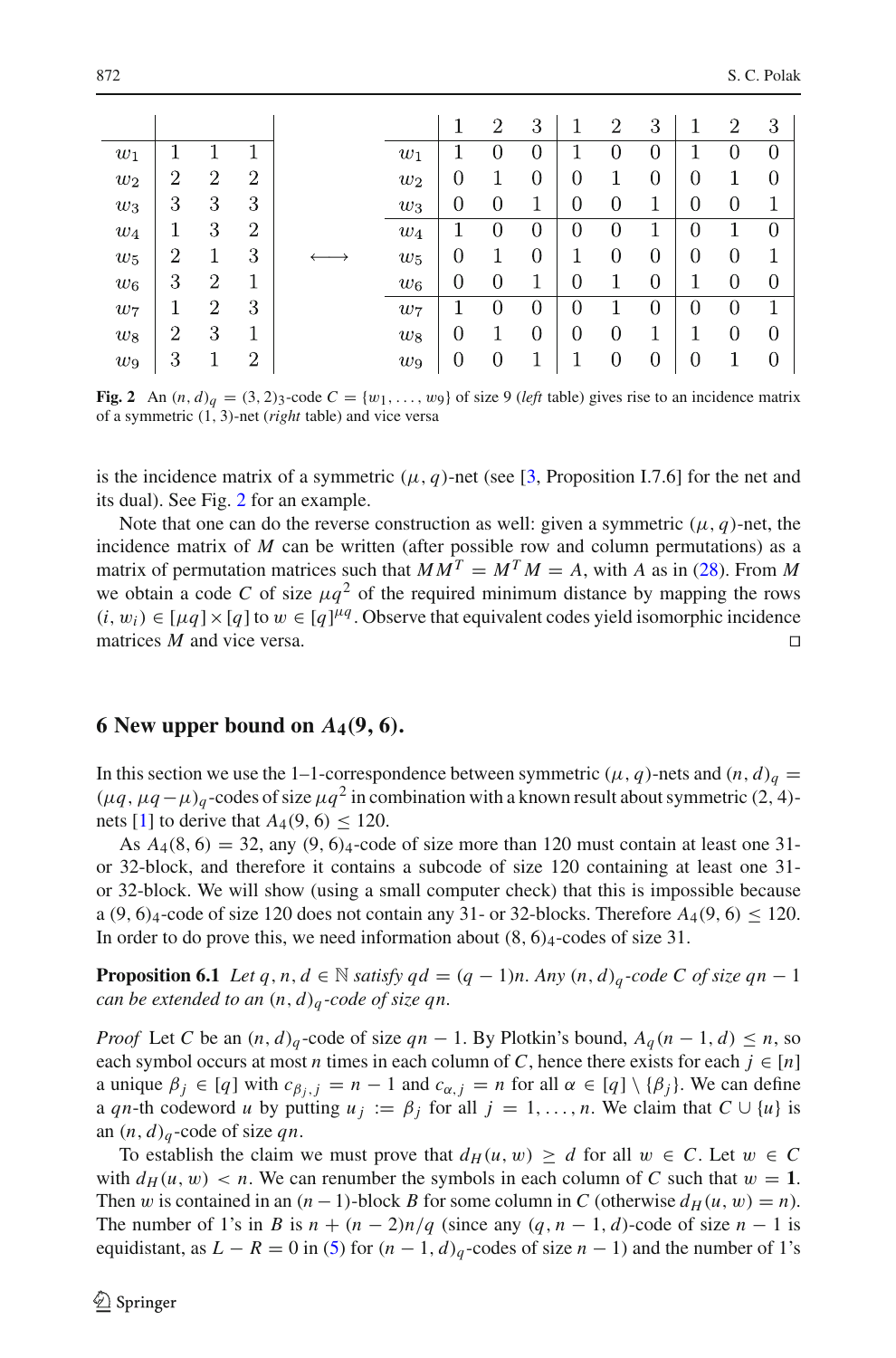in *C* \ *B* is  $(q - 1)(n - 1)n/q$  (since in any  $(n - 1, d)_q$  -code of size *n*, each symbol appears exactly  $n/q$  times in each column, as the leftmost term equals the rightmost term in [\(4\)](#page-1-0) for  $(n-1, d)_q$ -codes of size *n*). Adding these two numbers we see that the number of 1's in *C* is  $n^2 - n/q$ . Since *C* ∪ {*u*} contains each symbol  $n^2$  times by construction, *u* contains symbol 1 exactly  $n/q$  times, hence  $d_H(u, w) = n - n/q = d$ , which gives the desired result.  $\Box$ 

<span id="page-12-10"></span>**Proposition 6.2**  $A_4(9, 6) \le 120$ .

*Proof* The  $(n, d)$ <sup> $q$ </sup> =  $(8, 6)$ <sub>4</sub>-code of size 32 is unique up to equivalence, since the symmetric (2, 4)-net is unique up to equivalence (see Al-Kenani [\[1\]](#page-12-8)). By checking all(8, 6)4-codes *D* of size 31 (of which there are at most 32 up to equivalence since each  $(8, 6)_4$ -code of size 31 arises by removing one word from a  $(8, 6)<sub>4</sub>$ -code of size 32 by Proposition [6.1\)](#page-11-2) we find that

$$
|\{u \in [4]^8 \mid d_H(w, u) \ge 5 \quad \forall \, w \in D\}| \le 25. \tag{32}
$$

This implies that an  $(n, d)$ <sup> $q$ </sup> = (9, 6)<sub>4</sub>-code *C* of size 120 cannot contain a 31- or 32-block. Therefore  $A_4(9, 6) \le 120$ .

**Corollary 6.3**  $A_4(10, 6) \leq 480$ .

*Proof* By Proposition [6.2](#page-12-10) and [\(3\)](#page-1-3).

**Acknowledgements** I am most grateful to Lex Schrijver for his supervision, for his help regarding both the content and the presentation of the paper and for all the conversations we had about the code bounds (in person and by e-mail). Thank you, Lex!. Also I am grateful to Bart Litjens, Guus Regts and Jacob Turner for their comments. Furtermore I want to thank the editor and the anonymous referees for their very helpful comments concerning the presentation of the material. The research leading to these results has received funding from the European Research Council under the European Unions Seventh Framework Programme (FP7/2007-2013) / ERC Grant Agreement No. 339109.

**Open Access** This article is distributed under the terms of the Creative Commons Attribution 4.0 International License [\(http://creativecommons.org/licenses/by/4.0/\)](http://creativecommons.org/licenses/by/4.0/), which permits unrestricted use, distribution, and reproduction in any medium, provided you give appropriate credit to the original author(s) and the source, provide a link to the Creative Commons license, and indicate if changes were made.

#### **References**

- <span id="page-12-8"></span>1. Al-Kenani A.: The code of the symmetric net with  $m = 4$  and  $\mu = 2$ . Open J. Discret. Math. 2(1), 1–4 (2012).
- <span id="page-12-9"></span>2. Bassalygo L.A., Dodunekov S.M., Helleseth T., Zinoviev V.A.: The Grey–Rankin bound for nonbinary codes. Probl. Inf. Transm. **42**(3), 197–203 (2006).
- <span id="page-12-7"></span>3. Beth T., Jungnickel D., Lenz H.: Design Theory, second edn. Cambridge University Press, Cambridge (1986).
- <span id="page-12-0"></span>4. Bogdanova G., Brouwer A.E., Kapralov S.N., Östergård P.R.J.: Error-correcting codes over an alphabet of four elements. Des. Codes Cryptogr. **23**, 333–342 (2001).
- <span id="page-12-5"></span>5. Bogdanova G.T., Zinoviev V.A., Todorov T.J.: On the construction of *q*-ary equidistant codes. Probl. Inf. Transm. **43**(4), 13–36 (2007).
- <span id="page-12-1"></span>6. Bogdanova G., Östergård P.R.J.: Bounds on codes over an alphabet of five elements. Discret. Math. **240**, 13–19 (2001).
- <span id="page-12-2"></span>7. Brouwer A.E.: Tables with bounds on *Aq* (*n*, *d*). [http://www.win.tue.nl/~aeb/.](http://www.win.tue.nl/~aeb/)
- <span id="page-12-6"></span>8. Cole F.N.: Kirkman parades. Bull. Am. Math. Soc. **28**, 435–437 (1922).
- <span id="page-12-3"></span>9. Delsarte P.: An algebraic approach to the association schemes of coding theory. Philips Research Reports Supplements, No. 10 (1973).
- <span id="page-12-4"></span>10. Litjens B.M., Polak S.C., Schrijver A.: Semidefinite bounds for nonbinary codes based on quadruples. Des. Codes Cryptogr. (to appear, 2016). doi[:10.1007/s10623-016-0216-5.](http://dx.doi.org/10.1007/s10623-016-0216-5)